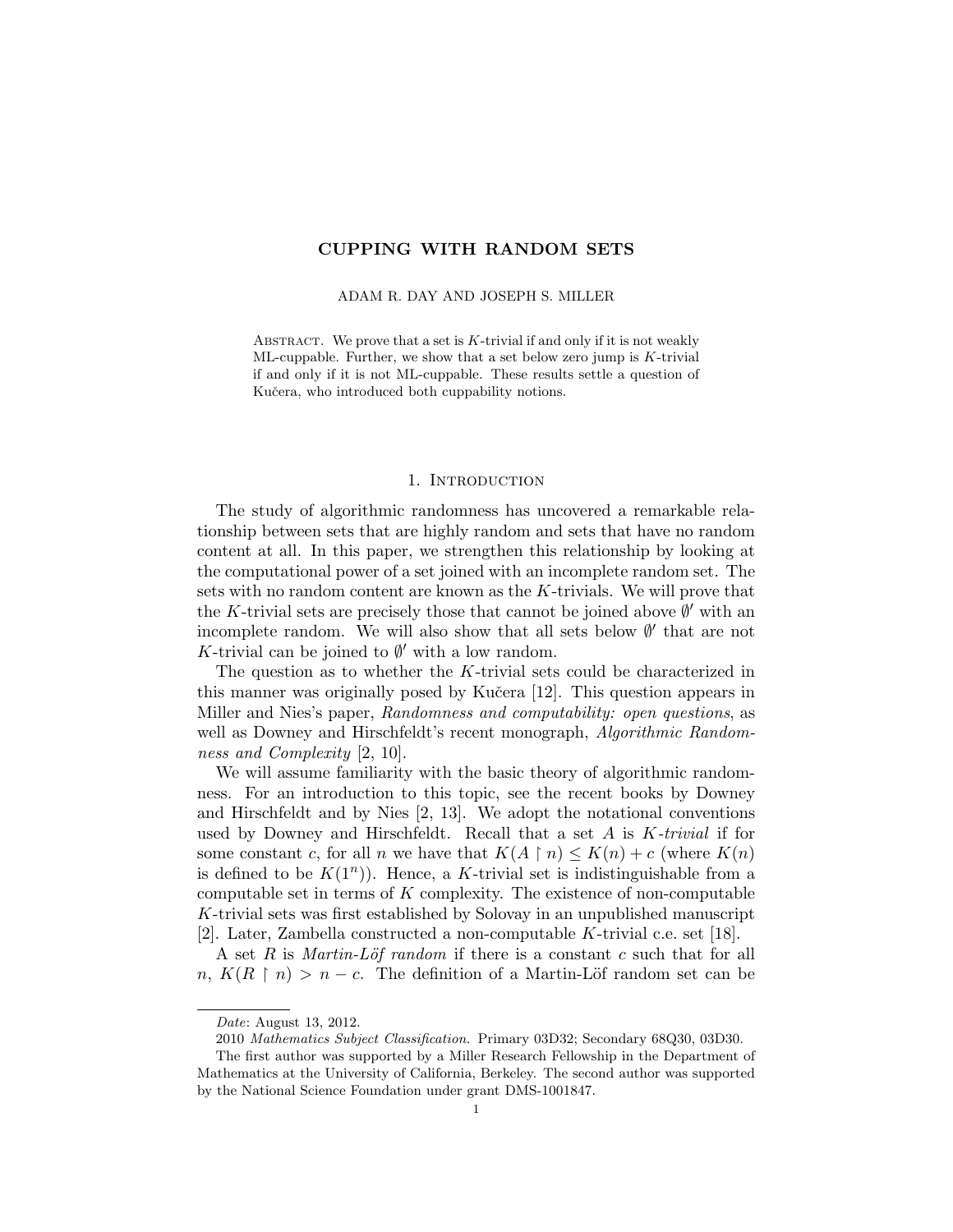relativized to any oracle A. We call a set A low for Martin-Löf randomness if every Martin-Löf random set is also Martin-Löf random relative to  $A$ .

The following theorem, a combination of results by Nies and by Hirschfeldt, Nies and Stephan, shows the relationship between Martin-Löf randomness and K-triviality  $[5, 11]$ .

**Theorem 1** (Nies; Hirschfeldt, Nies and Stephan). The following are equivalent:

- $(i)$  A is K-trivial.
- (ii)  $A$  is low for Martin-Löf randomness.
- (iii) There exists  $X \geq_T A$  such that X is Martin-Löf random relative to A.

Posner and Robinson proved that any non-computable set that is Turing below  $\emptyset'$  can be cupped to  $\emptyset'$  with a 1-generic set [14]. This is a fundamental result in computability theory. In 2004, Kučera asked which sets below  $\emptyset'$ can be cupped to  $\emptyset'$  with an incomplete Martin-Löf random [12]. In other words, does the Posner-Robinson theorem hold if we replace Baire category with Lebesgue measure, and if not, for which sets does it fail? This question motivated the following definition.

**Definition 2.** A set A is weakly  $ML$ -cuppable if there is an incomplete Martin-Löf random set X such that  $A \oplus X \geq_T \emptyset'$ . If one can choose  $X \leq_T \emptyset'$ , then A is ML-cuppable.

Kučera suggested, quite correctly, that these notions might characterize non-K-triviality. Nies gave a partial answer to Kučera's question by showing that there exists a non-computable K-trivial c.e. set that is not weakly MLcuppable [12].

## 2. Proving Non-ML-cuppability

## **Theorem 3.** No K-trivial set is weakly ML-cuppable.

The proof of Theorem 3 builds on work of Franklin and Ng, and Bienvenu, Hölzl, Miller and Nies. Franklin and Ng characterized the incomplete Martin-Löf random sets in terms of tests consisting of differences of  $\Sigma_1^0$ classes [4]. Recently, Bienvenu, Hölzl, Miller and Nies showed that the incomplete Martin-Löf random sets are exactly those Martin-Löf random sets for which a particular density property fails  $[1]$ . Let P be a measurable set and  $\tau$  a finite string. We write  $d(\tau, P)$  for  $\mu([\tau] \cap P) \cdot 2^{|\tau|}$ , where  $\mu$ is the Lebesgue measure. This is the density of  $P$  above  $\tau$ . We say that X has lower density zero in P if for all  $\delta > 0$  there exists an n such that  $d([X \restriction n], P) < \delta.$ 

**Theorem 4** (Bienvenu, Hölzl, Miller, Nies). If X is a Martin-Löf random set, then X is complete if and only if there exists a  $\Pi_1^0$  class P such that  $X \in P$  and X has lower density zero in P.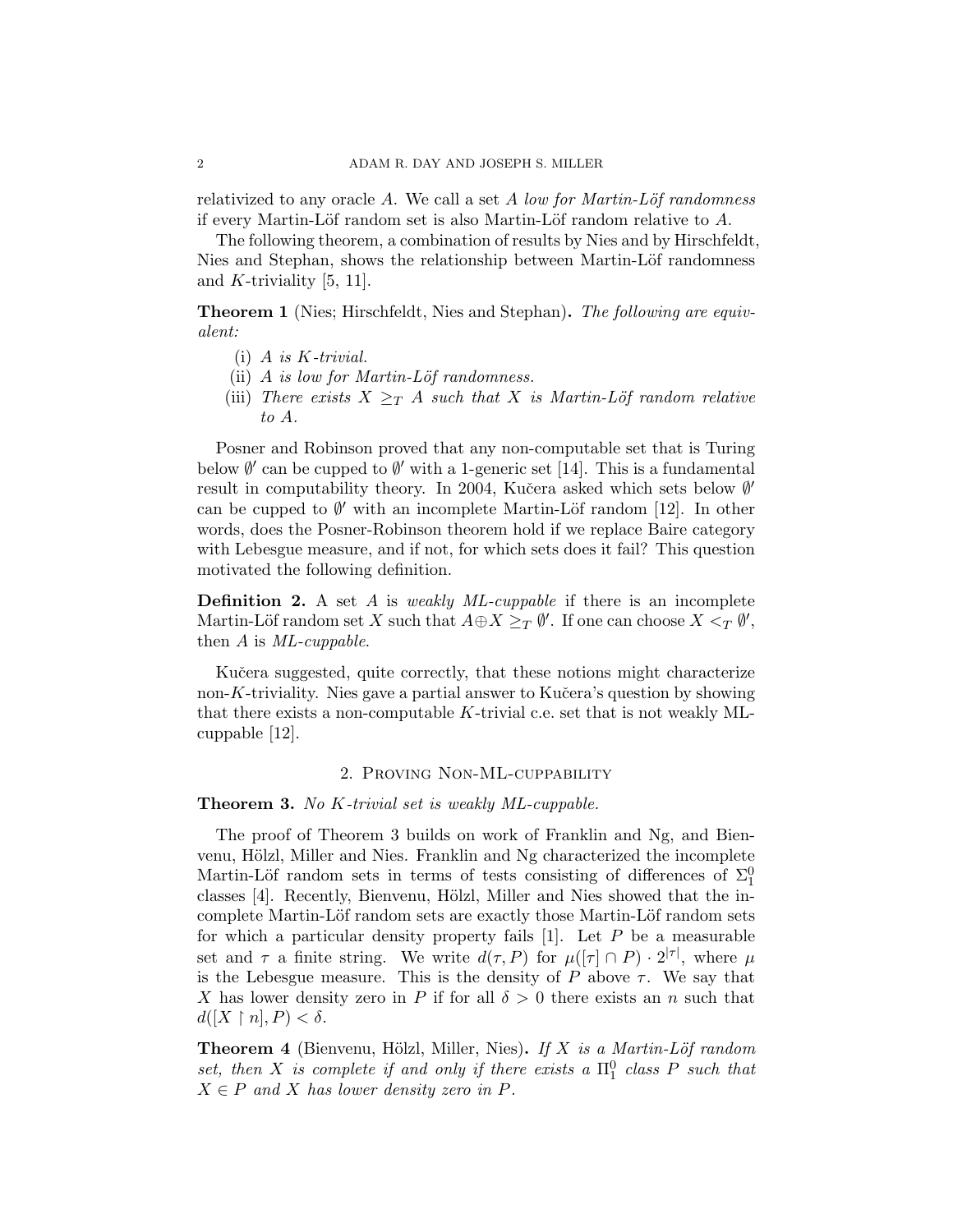The utility of Theorem 4 is that if a Martin-Löf random set is complete, then there is a single  $\Pi_1^0$  class that witnesses this fact. The following corollary is a direct relativization of one direction of this theorem.

Corollary 5. Fix A. If X is a set Martin-Löf random relative to A and  $A \oplus X \geq_T A'$ , then there exists a  $\Pi_1^0(A)$  class P such that  $X \in P$  and X has lower density zero in P.

We need one more result in order to prove Theorem 3. Let S be a set of finite strings. We call S bounded if

$$
\sum_{\sigma\in S}2^{-|\sigma|}<\infty.
$$

The following result is implicit in Miller, Kjos-Hanssen and Solomon [6], but it was first explicitly stated, in an even stronger form, by Simpson [16, Lemma 5.11].

**Theorem 6.** Let A be a K-trivial set and let  $W_A$  be a bounded set of strings that is c.e. in A. Then there exists a bounded c.e. set of strings  $W$  such that  $W_A \subseteq W$ .

It is not hard to see that Theorem 6 can be used to characterize the K-trivial sets.

*Proof of Theorem 3.* Let A be a K-trivial set. Let R be a Martin-Löf random set such that  $A \oplus R \geq_T \emptyset'$ . Nies showed that all K-trivial sets are low, and thus  $A \oplus R \geq T A'$  [11]. Further, because all K-trivial sets are low for Martin-Löf randomness,  $R$  is Martin-Löf random relative to  $A$ . Hence from Corollary 5, there exists a  $\Pi_1^0(A)$  class  $P_A$  such that  $R \in P_A$  and R has lower density zero in  $P_A$ .

Let  $W_A$  be an A-c.e. prefix-free set such that  $P_A = \{X \in 2^{\omega} : (\forall \sigma \in \mathbb{R}^d) | \sigma \in \mathbb{R}^d \}$  $W_A$ )  $\sigma \nless X$ . Any prefix-free set has bounded weight. Hence by Theorem 6, there is a c.e. set W such that  $W_A \subseteq W$  and W has bounded weight.

The fact that  $W$  has bounded weight means that  $W$  is a Solovay test. This implies that there are finitely many (perhaps zero) initial segments of R in W. No initial segment of R is in  $W_A$ , so we may remove them from W, preserving the fact that it is a bounded weight c.e. superset of  $W_A$ . Let  $P = \{X \in 2^{\omega} : (\forall \sigma \in W) \mid \sigma \nless X\}.$  Observe that  $R \in P$  and  $P \subseteq P_A$ . As R has lower density zero in  $P_A$ , it follows immediately that R has lower density zero in P. So by Theorem 4, R is complete.  $\square$ 

## 3. Constructing ML-cupping partners

We will now show that for any set  $A$  that is not  $K$ -trivial, there is an incomplete Martin-Löf random set R such that  $A \oplus R \geq_T \emptyset'$ . Further, we will show that if A is computable from  $\emptyset'$ , then such an R can be found that is low. This means that any set that is not K-trivial is weakly ML-cuppable, and any set below  $\emptyset'$  that is not K-trivial is ML-cuppable.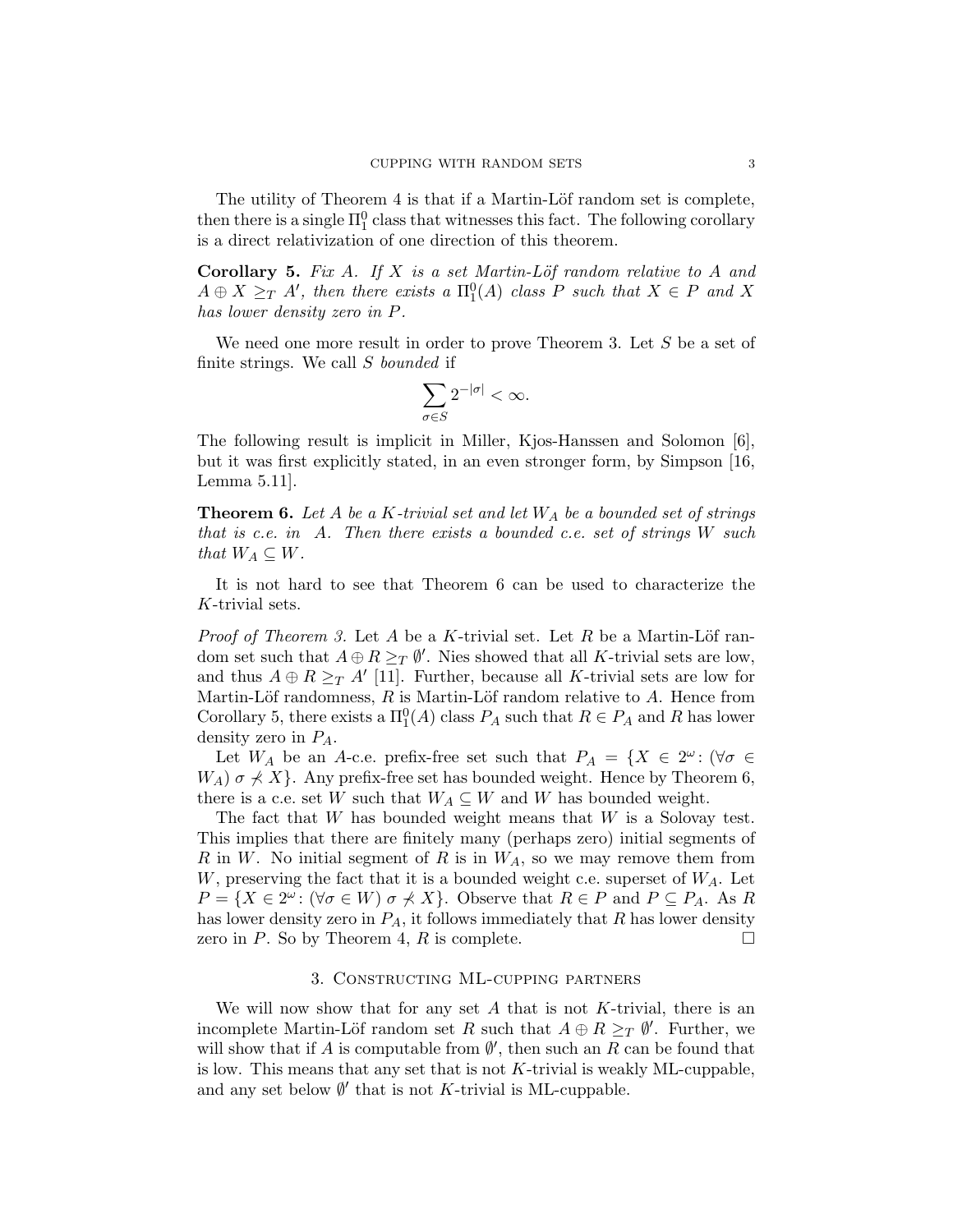The previous results in this direction have used Martin-Löf random sets that are also Martin-Löf random relative to  $A$ . The following was noted by Nies [12]. Assume that  $A \leq_T \emptyset'$  is not K-trivial. Let  $\Omega^A$  be Chaitin's  $Ω$  relativized to A (see [3]). It follows from Theorem 1 that  $Ω<sup>A</sup> \not\geq_T A$ , otherwise A would be K-trivial. Hence  $\Omega^A \not\geq_T \emptyset'$ . Relativizing the fact that  $\Omega \equiv_T \emptyset'$  gives us  $A \oplus \Omega^A \equiv_T A' \geq_T \emptyset'$ , so A is weakly ML-cuppable. Further, if A is low, then  $\Omega^A \leq_T A' \leq_T \emptyset'$ , so A is ML-cuppable.

Our approach to finding a cupping partner for  $A$  is different. We will construct a Martin-Löf random set  $R$  that is not Martin-Löf random relative to  $A$ . We will control the places where  $R$  enters the levels of the universal Martin-Löf test relative to A and use this to compute a function from  $A \oplus R$ that dominates the settling time function of  $\emptyset'$ .

The set R will be constructed using a  $\emptyset'$  oracle. Control over R will be maintained by keeping R inside a sequence of  $\Pi_1^0$  classes. During the construction, we need to keep R inside a  $\Pi_1^0$  class while removing it from some  $\Pi^0_1(A)$  class that contains only A-random sets (sets Martin-Löf random relative to A). To achieve this, we use the fact that A is not a K-trivial set, hence not low for Martin-Löf randomness.

The following lemma is an immediate corollary of a theorem of Kučera, who proved that for any Martin-Löf random set X and any  $\Pi_1^0$  class P of positive measure, there is a tail of  $X$  in  $P$  [7]. This lemma was also used by Kuˇcera and Terwijn in a construction of a noncomputable c.e. low for random set [9].

**Lemma 7.** Let P be any  $\Pi_1^0$  class of positive measure and let Q be any  $\Pi_1^0(A)$ class that only contains A-random sets. If  $P \subseteq Q$ , then A is K-trivial.

*Proof.* If X is a Martin-Löf random set, then some tail of X is in P. This implies that some tail of X is in  $Q$ , and hence that X is A-random.  $\square$ 

Our objective is to build sequences that are inside some  $\Pi_1^0$  classes and outside others. We will now establish the conventions for  $\Pi_1^0$  classes that we will use in the rest of this paper. For any  $\Pi_1^0$  class P, there exists a c.e. set W such that  $P = \{X \in 2^{\omega} : (\forall n)(X \restriction n \notin W)\}.$  Hence we can define an approximation to P by letting  $P[s] = \{X \in 2^{\omega} : (\forall n)(X \restriction n \notin W[s])\},\$ where  $W[s]$  is the set obtained by enumerating W for s steps. Clearly, for all s,  $P[s+1] \subseteq P[s]$  and  $P = \bigcap_s P[s]$ . We will make use of the fact that  $W[s]$ is always a finite set, and hence  $P[s]$  is the set of sequences that avoid some finite set of strings. Note that this relativizes, and so we can talk about  $P(A)[s]$  where  $P(A)$  is a  $\Pi_1^0(A)$  class.

Because we will build our cupping partners by finite extension, we need to know whether or not a finite string  $\tau$  can be extended to a sequence within a  $\Pi_1^0$  class P (i.e., whether or not  $[\tau] \cap P = \emptyset$ ). We will abuse notation slightly and write  $\tau \in P$  if  $[\tau] \cap P \neq \emptyset$ . We will write  $\tau \notin P$  if  $[\tau] \cap P = \emptyset$ .

In general we will use  $Q(A)$  to denote  $\Pi_1^0(A)$  classes that only contain A-randoms. We will use  $Q_n(A)$  to denote the complement of the *n*th level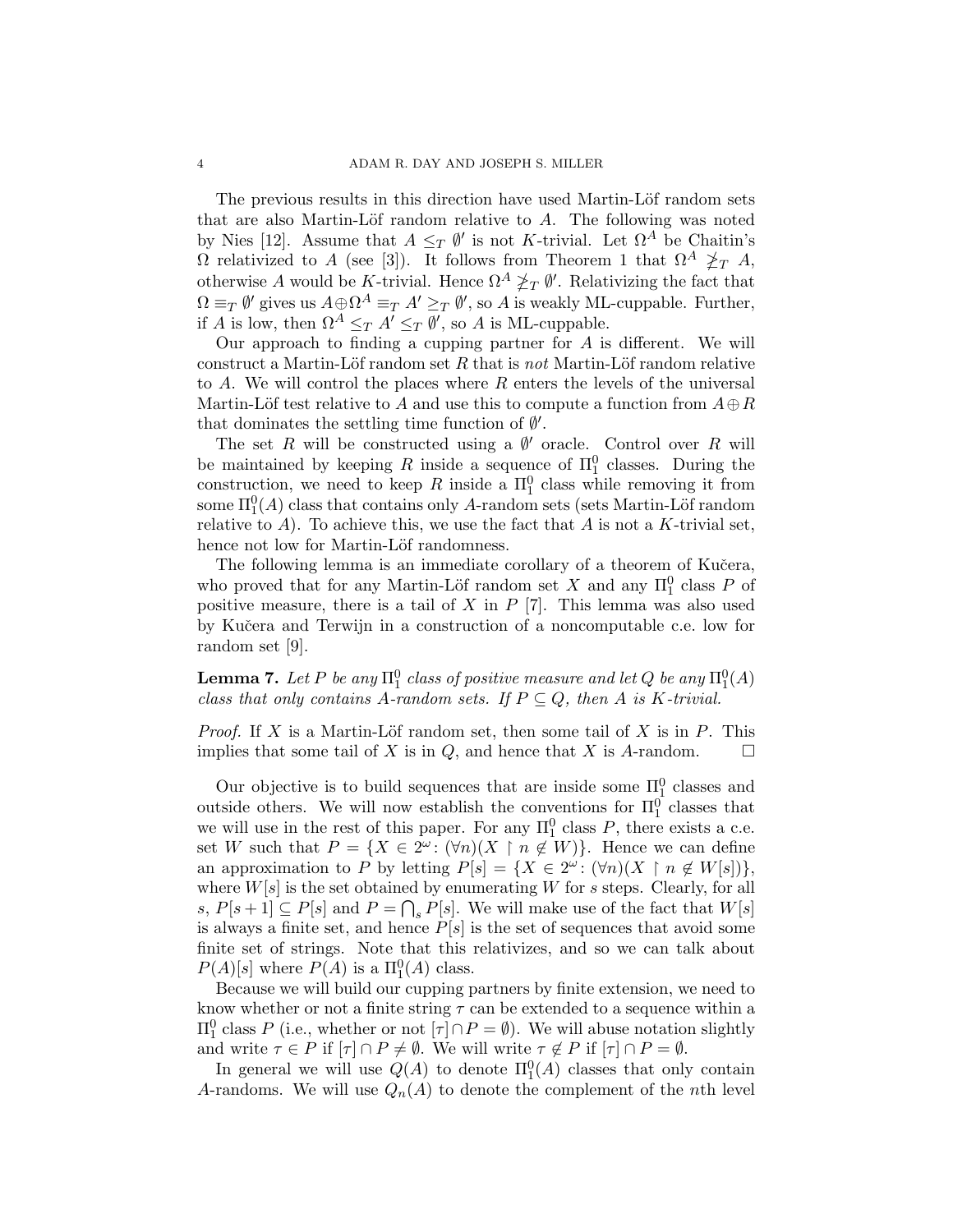of the universal Martin-Löf test relative to  $A$ . Of course we will use these conventions together. For example,  $\rho \notin Q_n(A)[s]$  means that if we run the A-approximation to the complement of the nth level of the universal Martin-Löf test relative to A for s steps, then any infinite sequence extending  $\rho$  will be removed.

**Lemma 8.** Let P be a  $\Pi_1^0$  class,  $\tau \in 2^{<\omega}$ , and A a set that is not K-trivial. Let Q be any  $\Pi_1^0(A)$  class that only contains A-random sets. If  $d(\tau, P) \ge \delta$ , then there exists  $\rho \succ \tau$  such that:

- (i)  $\rho \notin Q$ .
- (ii)  $d(\rho, P) \geq \delta/2$ .
- (iii) For all  $\sigma \prec \rho$ , there is an  $s \in \omega$  with  $\sigma \in Q[s]$  and  $\rho \notin Q[s]$ .

*Proof.* Define the following  $\Pi_1^0$  class:

$$
\hat{P} = \{ X \in 2^{\omega} \colon X \succeq \tau \wedge (\forall \sigma)(\tau \preceq \sigma \prec X \rightarrow d(\sigma, P) \ge \delta/2) \}.
$$

If there is an  $X \in \hat{P} \backslash Q$ , then we can take  $\rho \prec X$  to be the shortest extension of  $\tau$  that is not in Q. So assume that  $\hat{P} \subseteq Q$ . If  $\hat{P}$  has positive measure, we can apply the previous lemma to obtain a contradiction to the fact that A is not K-trivial.

Let S be a prefix-free set of strings that defines the complement of  $\hat{P}$ above  $\tau$ . If  $\sigma \in S$ , then the measure of the complement of P above  $\sigma$  is at least  $2^{-|\sigma|}(1-\delta/2)$ . Hence,

$$
\mu S \cdot (1 - \delta/2) \le \mu([\tau] \setminus P) \le (1 - \delta) \cdot 2^{-|\tau|}.
$$

This implies that the measure of S is strictly less than  $2^{-|\tau|}$ , so  $\hat{P}$  has positive measure.

**Theorem 9.** Let  $A \leq_T \emptyset'$  be a set that is not K-trivial. Let  $D \leq_T \emptyset'$  be a non-computable set. There exists a Martin-Löf random set  $R$  such that:

- (i)  $R \not\geq_T D$ . (ii)  $R$  is low.
- (iii)  $A \oplus R \equiv_T \emptyset'$ .

*Proof.* We will construct R using a  $\emptyset'$  oracle. We will build a sequence  $\{(\tau_s, P_s)\}_{s\in\omega}$ , where  $\tau_s$  is a finite string and  $P_s$  is a  $\Pi_1^0$  class. For all s, we will ensure that  $\tau_{s+1} \succeq \tau_s$  and  $P_{s+1} \subseteq P_s$ . We will take  $R = \bigcup_s \tau_s$  and further ensure that  $R \in \bigcap_s P_s$ . Recall our convention that for all  $n, Q_n(A)$ is the complement of the *n*th level of the universal Martin-Löf test relative to A.

The idea behind this proof is to construct an  $R$  that is not Martin-Löf random relative to A. We can then use the stage that R leaves  $Q_{l(s)}(A)$  (l will be a function computable in  $A \oplus R$ ) to compute a function that dominates the settling time function of  $\emptyset'$ . Let m be the settling time function for  $\emptyset'$ . The requirement that  $R \not\geq_T D$  will be achieved at odd stages of the construction and the requirement that  $R$  is low will be achieved at even stages in the construction. In particular, we will ensure that: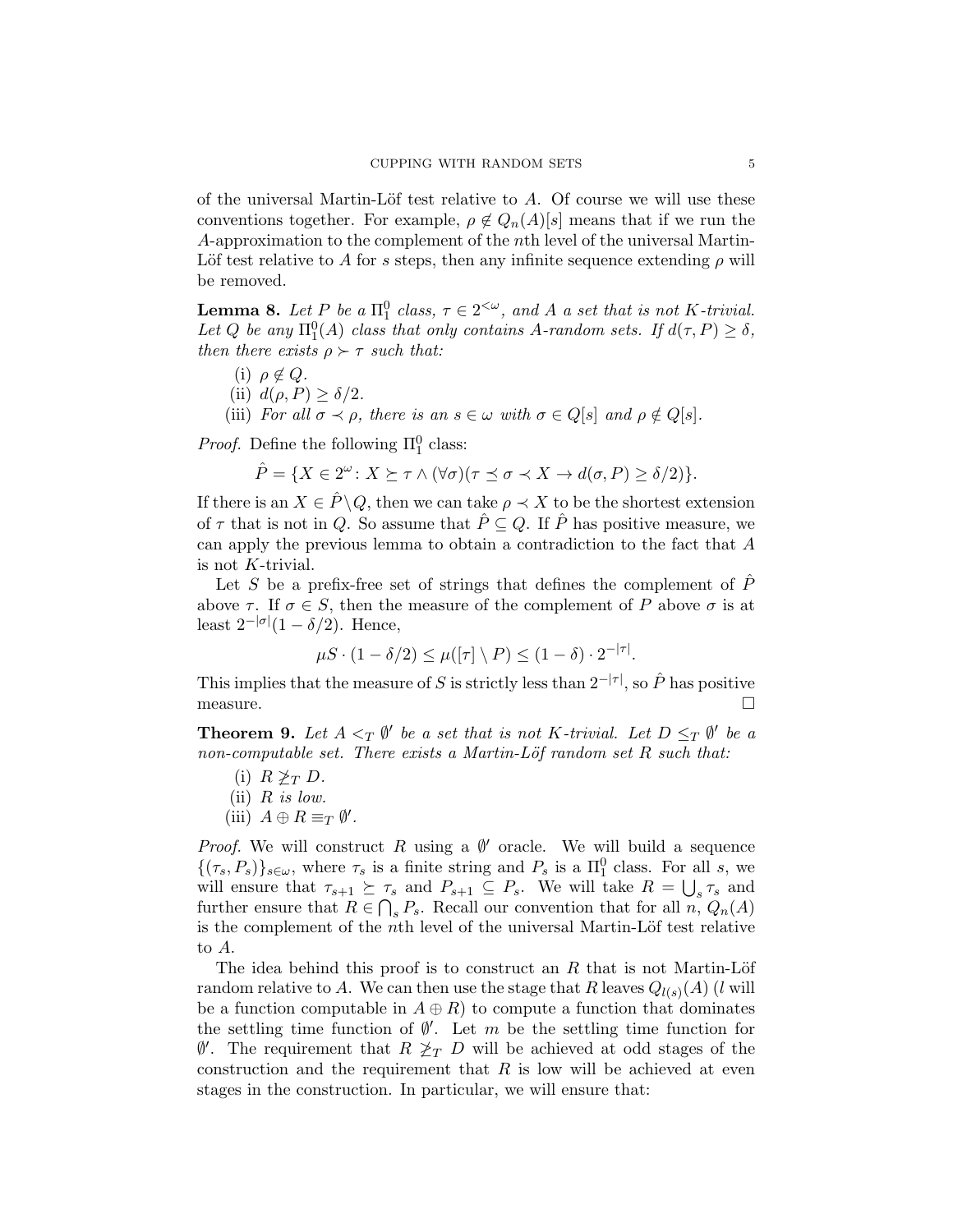- (i) If s is odd and  $e = (s-1)/2$ , then  $(\forall X)(X \in [\tau_s] \cap P_s \to \Gamma_e^X \neq D)$ .
- (ii) If  $s > 0$  is even and  $e = s/2$ , then either  $(\forall X)(X \in [\tau_s] \cap P_s \rightarrow$  $\Gamma_e^X(e) \uparrow)$  or  $((\forall X)(X \in [\tau_s] \cap P_s \to \Gamma_e^X(e) \downarrow)).$

Define  $f: \omega \to \mathbb{Q}$  by  $f(s) = 2^{-4s-1}$ . The function f will be a lower bound for  $d(\tau_s, P_s)$ . At stage 0, let  $\tau_0 = \lambda$  and let  $P_0$  be the complement of the first level of the universal Martin-Löf test.

At stage  $s + 1$ , assume that  $d(\tau_s, P_s) \ge f(s)$ . This clearly holds for the case that  $s = 0$ . Define  $l(s) = |\tau_s| + 4s + 2$ . Observe that

$$
d(\tau_s, P_s \cap Q_{l(s)}(A)) \ge d(\tau_s, P_s) - 2^{|\tau_s|} \mu(\overline{Q_{l(s)}(A)})
$$
  
\n
$$
\ge f(s) - 2^{-4s-2}
$$
  
\n
$$
= f(s)/2.
$$

Hence if we let  $\hat{P}_s = P_s \cap (Q_{l(s)}(A)[m(s)])$ , then the above inequality establishes that  $d(\tau_s, \hat{P}_s) \geq f(s)/2$ . Note that  $\hat{P}_s$  is a  $\Pi_1^0$  class because  $Q_{l(s)}(A)[m(s)]$  is the set of sequences that do not extend some finite set of strings. Let  $t \in \omega$  be the least number such that there exists  $\rho \succ \tau_s$  with the following properties:

- (i)  $\rho \notin Q_{l(s)}(A)[t].$
- (ii)  $d(\rho, \hat{P}_s) \ge f(s)/4$ .

Such a t and  $\rho$  exist by Lemma 8. Let  $\tau_{s+1}$  be the least  $\rho$  for which the above holds for this particular t.

Now we will define  $P_{s+1}$  such that  $d(\tau_{s+1}, P_{s+1}) \geq f(s)/16$ . The definition of  $P_{s+1}$  depends on the requirement being met. If  $s+1$  is odd, then let  $e = s/2$ . Using a  $\emptyset'$  oracle, we can find a number n such that the measure of the set  $\{X \in 2^{\omega} \colon \Gamma_e^X \succ D \restriction n\}$  is less than  $2^{-|\tau_{s+1}|} \cdot f(s)/8$ . The existence of such an  $n$  follows from Sacks's theorem that the measure of the Turing cone above any non-computable set is zero [15]. The class  $P_{s+1}$  is defined to be the intersection of  $\hat{P}_s$ , and the class of sets that do not compute an extension  $D \restriction n$  via  $\Gamma_e$ .

If  $s + 1$  is even, then let  $e = (s + 1)/2$ . The measure of the  $\Pi_1^0$  class  $[\tau_s+1] \cap \hat{P}_s \cap \{X: \Gamma_e^X(e) \uparrow\}$  is a right-c.e. real. Given a rational q,  $\emptyset'$ can determine whether the measure of this class drops strictly below  $q$  or whether it is greater than or equal to q. Hence, we can use  $\emptyset'$  to determine whether  $d(\tau_{s+1}, \{X \in \hat{P}_s : \Gamma_e^X(e) \uparrow\}) \ge f(s)/8.$ 

If so, set  $P_{s+1} = \{X \in \hat{P}_s : \Gamma_e^X(e) \uparrow\}$ . Otherwise we have that  $d(\tau_{s+1}, \{X \in$  $\hat{P}_s \colon \Gamma_e^X(e) \downarrow$   $\}$   $\geq f(s)/8$ . Determine a number n such that  $d(\tau_{s+1}, \{X \in$  $\hat{P}_s \colon \Gamma_e^X(e) \downarrow [n] \rbrace \ge f(s)/16$ , and then set  $P_{s+1} = \{ X \in \hat{P}_s \colon \Gamma_e^X(e) \downarrow [n] \}.$ 

Observe that  $d(\tau_{s+1}, P_{s+1}) \ge f(s)/16 = f(s+1)$ ; hence our construction assumption holds for the following stage. This ends the construction.

Verification. The construction ensures that  $R \nleq_T D$  and  $R' \leq_T \emptyset'$ . We will show that  $R \oplus A \equiv_T \emptyset'$ . Given R and A, it is possible to compute the sequence  $\{\tau_s\}_{s\in\omega}$  and the function  $l(s)$ . Firstly,  $l(s)$  can be computed from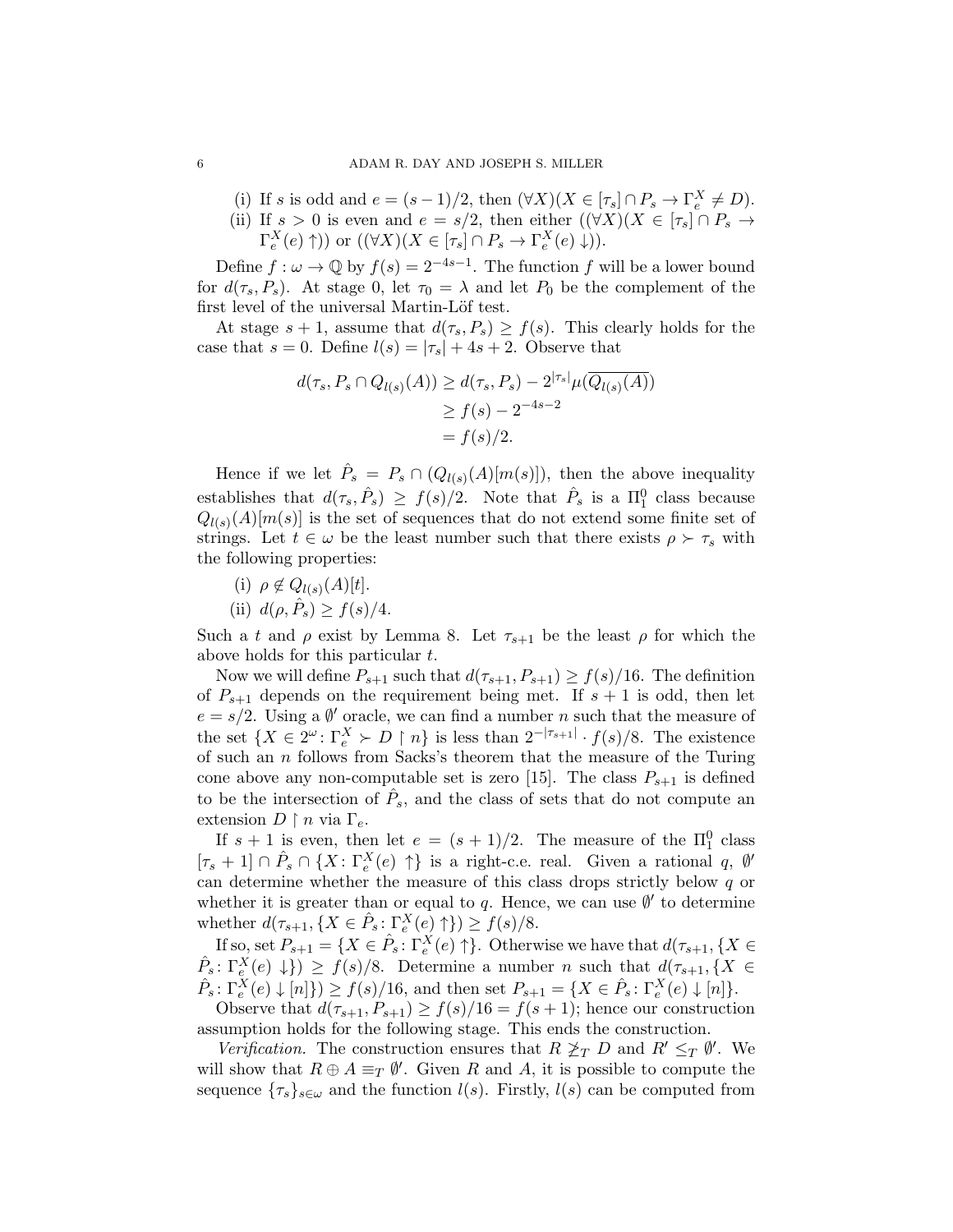$|\tau_s|$ . Secondly, given  $l(s)$ , we can compute the least stage  $t_s$  such that for some  $\tau \prec R$ ,  $\tau \notin Q_{l(s)}(A)[t_s]$ . The string  $\tau_{s+1}$  is the least such  $\tau$  for this  $t_s$ . For all s, because  $R \in Q_{l(s)}(A)[m(s)], t_s$  is greater than  $m(s)$ , and thus  $R \oplus A \geq_T \emptyset'$ . <u>Односно под стала на стала на стала на стала на стала на стала на стала на стала на стала на стала на с</u>тала н<br>Стала на стала на стала на стала на стала на стала на стала на стала на стала на стала на стала на стала на

Corollary 10. If A is a set below  $\emptyset'$ , then A is ML-cuppable if and only if A is not K-trivial.

If we remove the requirements that A and D are below  $\emptyset'$ , then the construction is computable in  $A \oplus D \oplus \emptyset'$  and we get a Martin-Löf random R such that  $R \ngeq_T D$  and  $A \oplus \emptyset' \leq_T A \oplus R \leq_T A \oplus D \oplus \emptyset'$ . Letting  $D = \emptyset'$ , we obtain the following corollary.

**Corollary 11.** If  $A \subseteq \omega$ , then A is weakly ML-cuppable if and only if A is not K-trivial.

Using a slightly different construction, we can construct, for any non- $K$ trivial A and non-computable D, a Martin-Löf random  $R \nleq_T D$  such that  $A \oplus R \equiv_T A \oplus D \oplus \emptyset'$ . In order to achieve this, we need a new technique to encode D into  $A \oplus R$  while ensuring that  $R \nleq_T D$ . First we need to improve on Lemma 8.

**Lemma 12.** Let P be  $a \prod_{1}^{0}$  class,  $\tau \in 2^{<\omega}$ , and A a set that is not Ktrivial. Let Q be any  $\Pi_1^0(\overline{A})$  class that only contains A-random sets. If  $d(\tau, P \cap Q) \geq \delta$ , then there exists an  $A \oplus \emptyset'$  computable prefix-free sequence of strings  $\langle \rho_i : i \in \omega \rangle$  such that for all i,

(i)  $\rho_i \notin Q$ . (ii)  $d(\rho_i, P) \ge \delta/2$ . (iii) For all  $\sigma \prec \rho_i$ , there is an  $s \in \omega$  with  $\sigma \in Q[s]$  and  $\rho_i \notin Q[s]$ .

*Proof.* It is sufficient to show that  $A \oplus \emptyset'$  can compute a sequence of strings  $\langle \rho_i : i \in \omega \rangle$ , each with the properties (i), (ii) and (iii), such that for all  $i, j \in \omega$ , if  $i < j$ , then  $\rho_i \npreceq \rho_j$ . From such a sequence, an infinite prefix-free set can be formed by removing any string that is a proper initial segment of an earlier string in the sequence.

We define  $\langle \rho_i : i \in \omega \rangle$  by induction. Let  $\rho_0$  be the first string found with properties (i), (ii) and (iii). Such a string exists by Lemma 8. Once  $\rho_s$  has been defined, let  $P_s = P \setminus \bigcup_{i \leq s} [\rho_i]$ . Observe that  $P_s \cap Q = P \cap Q$ , so we can again apply Lemma 8 to find another extension of  $\tau$  with the desired properties. Let this extension be  $\rho_{s+1}$ .

**Theorem 13.** If A is a set that is not K-trivial and D is a set that is non-computable, then there exists a Martin-Löf random set  $R$  such that:

- (i)  $A \oplus R \equiv_T A \oplus D \oplus \emptyset'$ .
- (ii)  $R \not\geq_T D$ .
- (iii)  $R' \leq_T A \oplus R$ .

*Proof.* If  $D \leq_T A \oplus \emptyset'$ , then the result follows from the proof of Theorem 9, so we will assume that  $D \nleq_T A \oplus \emptyset'$ .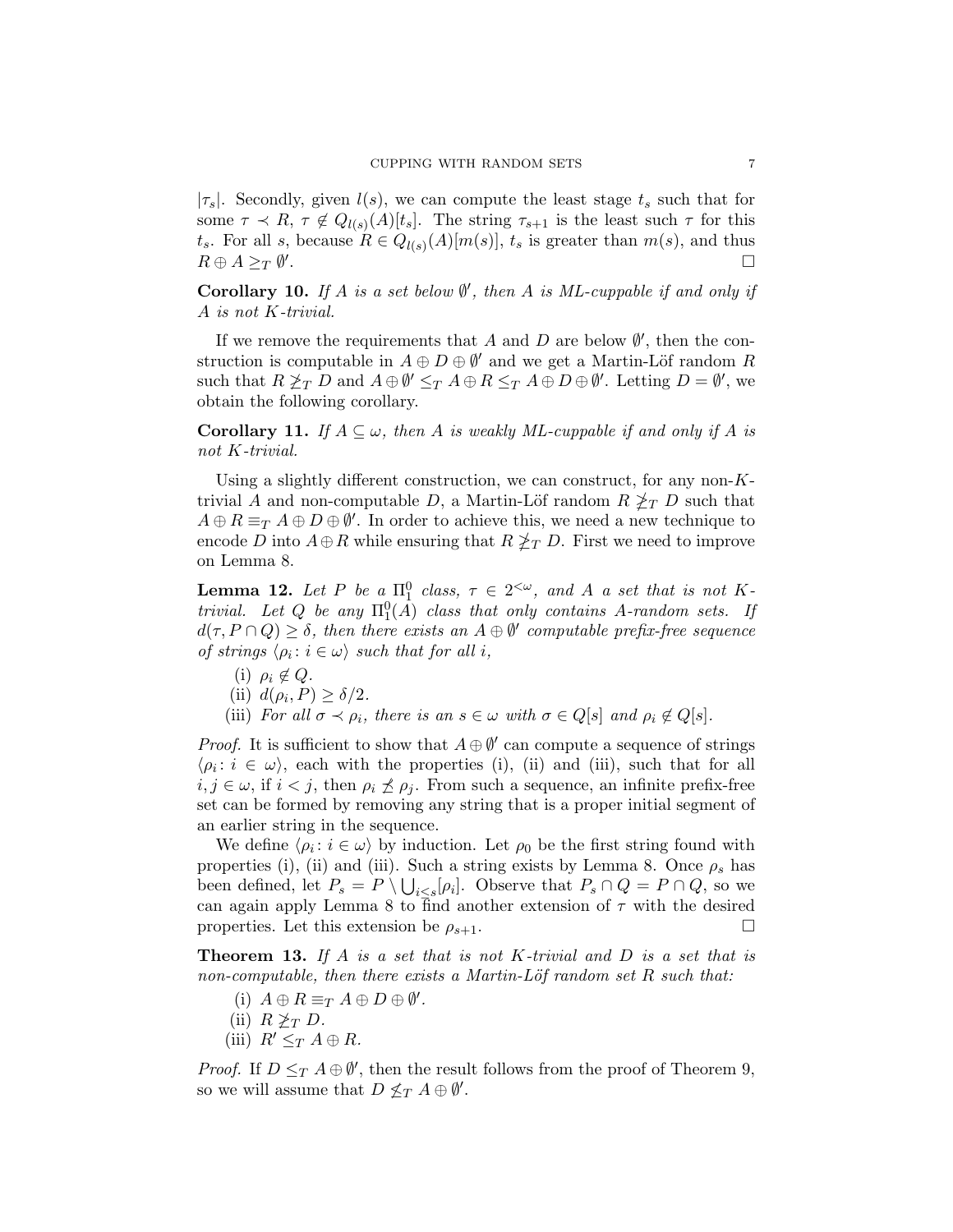Construction. Define  $f : \omega \to \mathbb{Q}$  by  $f(s) = 2^{-5s-1}$ . At stage 0, let  $\tau_0 = \lambda$ . Let  $P_0$  be the complement of the first level of the universal Martin-Löf test. At stage  $s + 1$ , let  $l(s) = |\tau_s| + 5s + 2$ . Define  $\hat{P}_s = P_s \cap (Q_{l(s)}(A)[m(s)])$ . Again note that  $\hat{P}_s$  is a  $\Pi_1^0$  class. Provided that  $d(\tau_s, P_s) \ge f(s)$ , then by a simple comparison of set sizes, we have that  $d(\tau_s, \hat{P}_s \cap Q_{l(s)}(A)) \ge f(s)/2$ .

If  $s + 1$  is odd, then let  $e = (s - 1)/2$ . Apply Lemma 12 to obtain a prefix-free sequence of strings  $\langle \rho_i : i \in \omega \rangle$  by taking P, Q,  $\tau$  and  $\delta$  to be  $\hat{P}_s$ ,  $Q_{l(s)}(A)$ ,  $\tau_s$  and  $f(s)/2$  respectively. We claim that there is a k such that

$$
d(\rho_{\langle D(e),k\rangle}, \{X \in \hat{P}_s : \Gamma_e^X(k) = D(k)\}) \le \frac{1}{2} d(\rho_{\langle D(e),k\rangle}, \hat{P}_s).
$$

This claim holds because otherwise D could be computed from  $A \oplus \emptyset'$  by majority voting within  $\hat{P}_s$ . Specifically, for any k, determine the string  $\rho_{\langle D(e),k\rangle}$ ; then using  $\emptyset'$  determine for which value  $i \in \{0,1\}$ ,  $\mu\{X \in \hat{P}_s \cap \mathcal{P}_s\}$  $[\rho_{\langle D(e),k \rangle}] \colon \Gamma_e^X(k) = i \} > \frac{1}{2}$  $\frac{1}{2}\mu(\hat{P}_s \cap [\rho_{\langle D(e),k \rangle}])$ . By assumption,  $D(k) = i$ .

From  $A \oplus D \oplus \emptyset'$  we can find a k such that

$$
d(\rho_{\langle D(e),k\rangle}, \{X \in \hat{P}_s : \Gamma_e^X(k) = D(k)\}) < \frac{9}{16} d(\rho_{\langle D(e),k\rangle}, \hat{P}_s).
$$
 (3.1)

Let  $\tau_{s+1} = \rho_{\langle D(e),k \rangle}$  for this k. This string  $\tau_{s+1}$  allows us to encode the value of  $D(e)$  and at the same time meet the requirement that  $\Gamma_e^R \neq D$  by a judicious choice of  $P_{s+1}$ . Define  $P_{s+1}$  as follows. Let  $F = \{X \in 2^{\omega} :$  $\Gamma_e^X(k) \downarrow = 1$  and  $G = \{ X \in 2^\omega : \Gamma_e^X(k) \downarrow = 0 \}$  be  $\Sigma_1^0$  classes. If any of the following conditions apply, then define  $P_{s+1}$  as per the first condition that is found to hold by a  $\emptyset'$  search:

(i) If 
$$
d(\tau_{s+1}, \hat{P}_s \cap (F \cup G)) < \frac{7}{8} d(\tau_{s+1}, \hat{P}_s)
$$
, then let  $P_{s+1} = \hat{P}_s \setminus (F \cup G)$ .

- (ii) If  $d(\tau_{s+1}, \hat{P}_s \cap F) > \frac{9}{16}$  $\frac{9}{16} d(\tau_{s+1}, \hat{P}_s)$ , then  $D(k) = 0$  by (3.1), and so define  $P_{s+1} = \hat{P}_s \setminus G$ .
- (iii) If  $d(\tau_{s+1}, \hat{P}_s \cap G) > \frac{9}{16}$  $\frac{9}{16} d(\tau_{s+1}, \hat{P}_s)$ , then  $D(k) = 1$  by (3.1), and so define  $P_{s+1} = \hat{P}_s \setminus F$ .
- (iv) If  $d(\tau_{s+1}, \hat{P}_s \cap F) > \frac{1}{4}$  $\frac{1}{4} d(\tau_{s+1}, \hat{P}_s)$  and  $d(\tau_{s+1}, \hat{P}_s \cap G) > \frac{1}{4}$  $\frac{1}{4} d(\tau_{s+1}, \hat{P}_s),$ then if  $D(k) = 0$ , let  $P_{s+1} = \hat{P}_s \cap F[n]$ , where *n* is the least number such that  $d(\tau_{s+1}, \hat{P}_s \cap F[n]) \geq d(\tau_{s+1}, \hat{P}_s)/8$ . If  $D(k) = 1$ , then do the same with  $F$  replaced by  $G$ .

Note that one of these conditions must hold. If (i) and (ii) both fail, then

$$
d(\tau_{s+1}, \hat{P}_s \cap G) \ge \left(\frac{7}{8} - \frac{9}{16}\right) d(\tau_{s+1}, \hat{P}_s) > \frac{1}{4} d(\tau_{s+1}, \hat{P}_s),
$$

so the second conjunct in (iv) holds. If (i) and (iii) both fail, we get the first conjunct in the same way. Also note that however we have defined  $P_{s+1}$ , we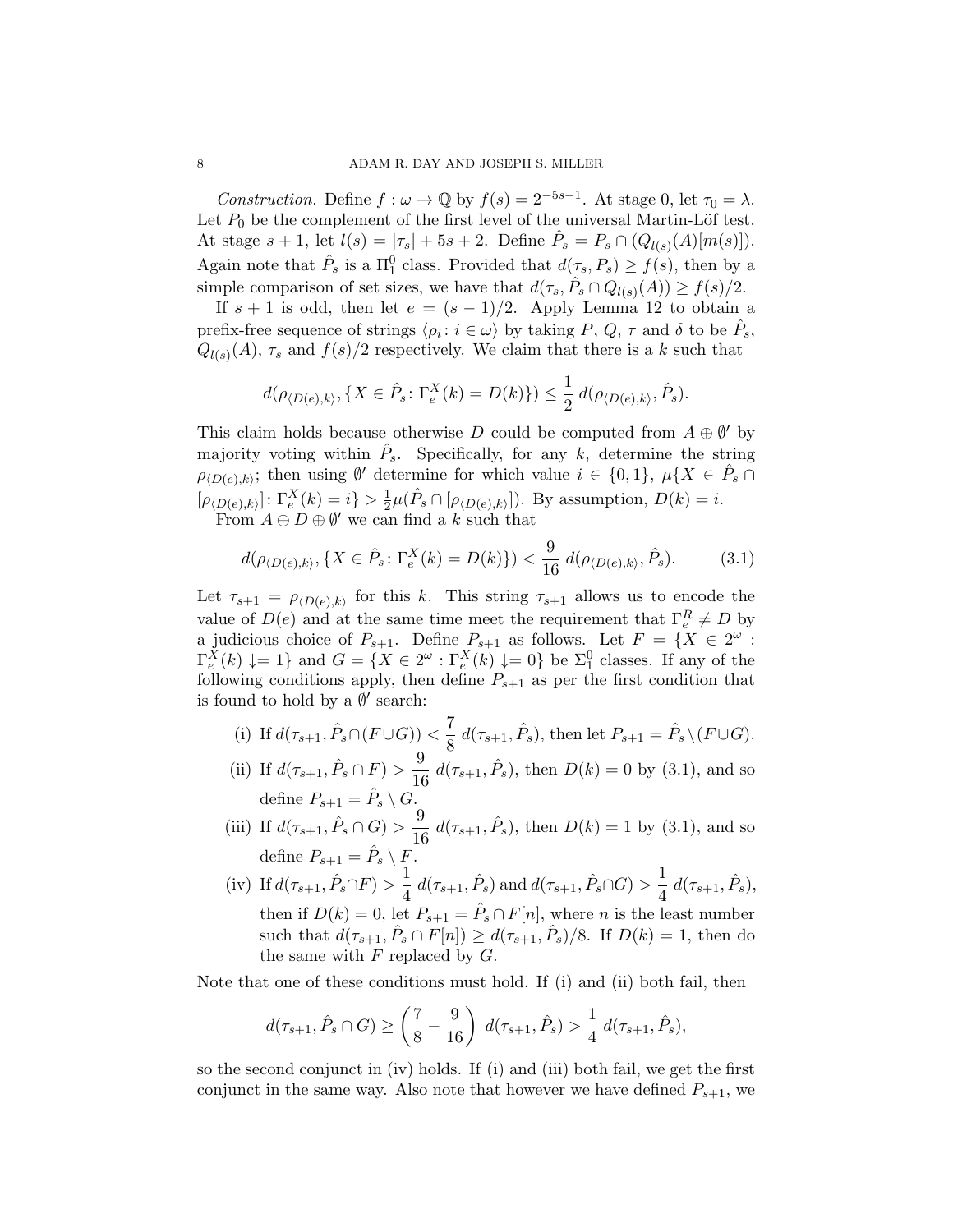$$
d(\tau_{s+1}, P_{s+1}) \geq d(\tau_{s+1}, \hat{P}_s)/8 \geq d(\tau_s, \hat{P}_s)/16 \geq d(\tau_s, P_s)/32 \geq f(s+1).
$$

If  $s + 1$  is even, then act as in the construction of Theorem 9.

Verification. The odd stages in the construction ensure that  $R \nless_T D$ . At stage  $s + 1 = 2e + 1$ , whichever condition (i)–(iv) is used to define  $P_{s+1}$ ensures that there is some k such that no element of  $P_{s+1}$  correctly computes  $D(k)$  via  $\Gamma_e$ . It is still the case that  $A \oplus R \geq_T \emptyset'$  by the same argument given in the proof of Theorem 9. We will show that using  $A \oplus R$  we can determine indices for the  $\Pi_1^0$  classes used in the construction. Note that once we have determined  $\tau_{s+1}$ , then  $\emptyset'$  can determine which condition (i)–(iv) is used to define  $P_{s+1}$ . We only need D in this step if (iv) is used. In this case,  $P_{s+1}$  is defined to be either  $\hat{P}_s \cap F[n]$  or  $\hat{P}_s \cap G[n]$ . But this means that  $\Gamma_e^R(k) \downarrow$ , and F is used in the construction if and only if  $\Gamma_e^R(k) \downarrow = 1$ . The *n* is computable from  $\emptyset'$ . This allows us to compute an index for  $P_{s+1}$ .

From the index for  $P_s$ , along with A and R, we can determine the index of the string  $\rho_{\langle i,k \rangle}$  that is equal to  $\tau_{s+1}$  when  $s+1$  is odd. Hence we know that  $D(e) = i$  for  $e = (s-1)/2$ . Finally, the even stages of the construction ensure that  $R'$  is computable from the construction. Hence  $R' \leq_T A \oplus D \oplus \emptyset'$ , which we have just shown is Turing equivalent to  $A \oplus R$ .

Theorem 13 lets us characterize  $K$ -triviality in terms of its degree-theoretic interaction with Martin-Löf random sequences without mentioning  $\emptyset'$ .

**Corollary 14.** If  $A \subseteq \omega$ , then A is not K-trivial if and only if for all  $D >_T \emptyset$ , there is a Martin-Löf random R such that  $R \nleq_T D$  and  $A \oplus R \geq_T D$ .

*Proof.* If A is not K-trivial and  $D >_T \emptyset$ , then Theorem 13 gives us the necessary Martin-Löf random. On the other hand, if  $A$  is  $K$ -trivial, then let  $D = \emptyset'$  and use the fact that A is not weakly ML-cuppable.

Slaman and Steel extended the Posner-Robinson theorem to show that any non-computable set  $A$  that is strictly Turing below  $\emptyset'$  can be cupped to  $\emptyset'$  with a 1-generic set X such that A and X form a minimal pair [17]. The analogous result for  $A$  not  $K$ -trivial and  $X$  Martin-Löf random does not hold. Any Martin-Löf random computes a diagonally non-computable function. Kučera showed that if  $A$  and  $B$  both compute diagonally noncomputable functions and are both below  $\emptyset'$ , then A and B do not form a minimal pair [8]. Hence no Martin-Löf random set below  $\emptyset'$  forms a minimal pair with any set  $A$  below  $\emptyset'$  that computes a diagonally non-computable function.

The problem with adding minimal pair requirements to the construction used in the proof of Theorem 9 is that  $\emptyset'$  cannot enumerate the noncomputable, A-computable sets. However,  $A''$  can, and hence we can obtain the following.

have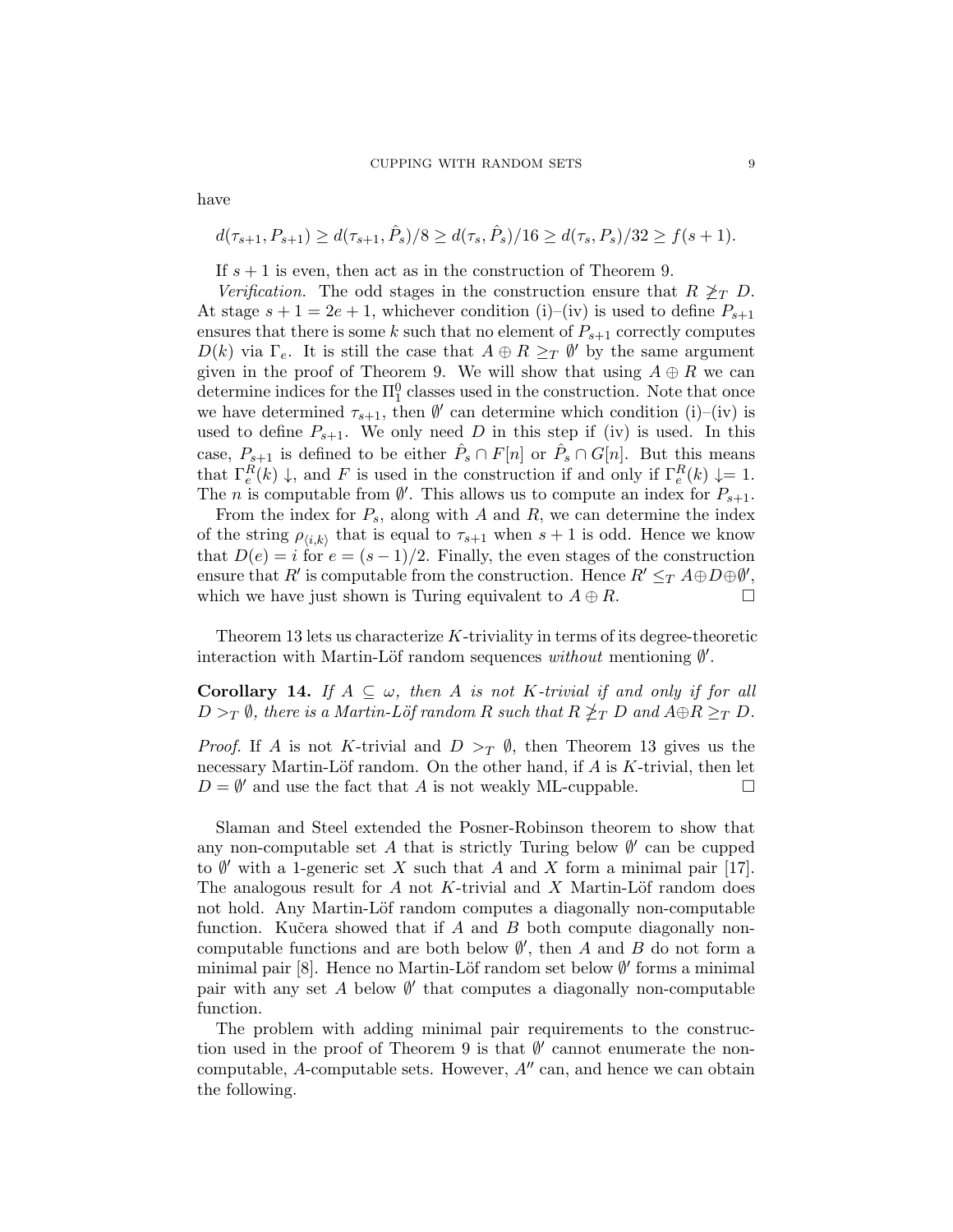**Corollary 15.** If A is a set that is not K-trivial and  $X \geq_T A''$ , then there exists an incomplete Martin-Löf random set R such that  $A \oplus R \equiv_T X$  and A and R form a minimal pair.

#### **REFERENCES**

- [1] Laurent Bienvenu, Rupert Hölzl, Joseph S. Miller, and André Nies. The Denjoy alternative for computable functions. In Christoph Dürr and Thomas Wilke, editors,  $29th$ International Symposium on Theoretical Aspects of Computer Science (STACS 2012), volume 14 of Leibniz International Proceedings in Informatics (LIPIcs), pages 543– 554, Dagstuhl, Germany, 2012. Schloss Dagstuhl–Leibniz-Zentrum fuer Informatik.
- [2] Rod G. Downey and Denis R. Hirschfeldt. Algorithmic Randomness and Complexity. Springer-Verlag, 2010.
- [3] Rod G. Downey, Denis R. Hirschfeldt, Joseph S. Miller, and André Nies. Relativizing Chaitin's halting probability. J. Math. Log., 5(2):167–192, 2005.
- [4] Johanna N. Y. Franklin and Keng Meng Ng. Difference randomness. Proc. Amer. Math. Soc., 139(1):345–360, 2011.
- [5] Denis R. Hirschfeldt, André Nies, and Frank Stephan. Using random sets as oracles. J. Lond. Math. Soc., 75(3):610–622, 2007.
- [6] Bjørn Kjos-Hansen, Joseph S. Miller, and Reed Solomon. Lowness notions, measure and domination. To appear in the J. Lond. Math. Soc.
- [7] Antonín Kučera. Measure,  $\Pi_1^0$  classes and complete extensions of PA. In H. D. Ebbinghaus, G. H. Müller, and G. E. Sacks, editors, Recursion Theory Week. Proceedings of the Conference Held at the Mathematisches Forschungsinstitut in Oberwolfach, April 15-21, 1984, volume 1141 of Lecture Notes in Mathematics, pages 245–259, Berlin, 1985. Springer.
- [8] Antonín Kučera. On the role of  $0'$  in recursion theory. In Logic colloquium '86 (Hull, 1986), volume 124 of Stud. Logic Found. Math., pages 133–141. North-Holland, Amsterdam, 1988.
- [9] Antonín Kučera and Sebastiaan A. Terwijn. Lowness for the class of random sets. J. Symbolic Logic, 64(4):1396–1402, 1999.
- [10] Joseph S. Miller and André Nies. Randomness and computability: open questions. Bull. Symbolic Logic, 12(3):390–410, 2006.
- [11] André Nies. Lowness properties and randomness.  $Adv. Math., 197(1): 274-305, 2005.$
- [12] André Nies. Non-cupping and randomness. Proc. Amer. Math. Soc., 135(3):837–844, 2007.
- [13] André Nies. *Computability and Randomness*. Oxford University Press, 2009.
- [14] David B. Posner and Robert W. Robinson. Degrees joining to  $0'$ . J. Symbolic Logic, 46(4):714–722, 1981.
- [15] Gerald E. Sacks. Degrees of Unsolvability. Princeton University Press, 1963.
- [16] Stephen G. Simpson. Almost everywhere domination and superhighness. MLQ Math. Log.  $Q_{.}, 53(4-5):462-482, 2007.$
- [17] Theodore A. Slaman and John R. Steel. Complementation in the Turing degrees. J. Symbolic Logic, 54(1):160–176, 1989.
- [18] Domenico Zambella. On sequences with simple initial segments. Technical Report ML-1990-05, The Institute for Logic, Language and Computation (ILLC), University of Amsterdam, 1990.